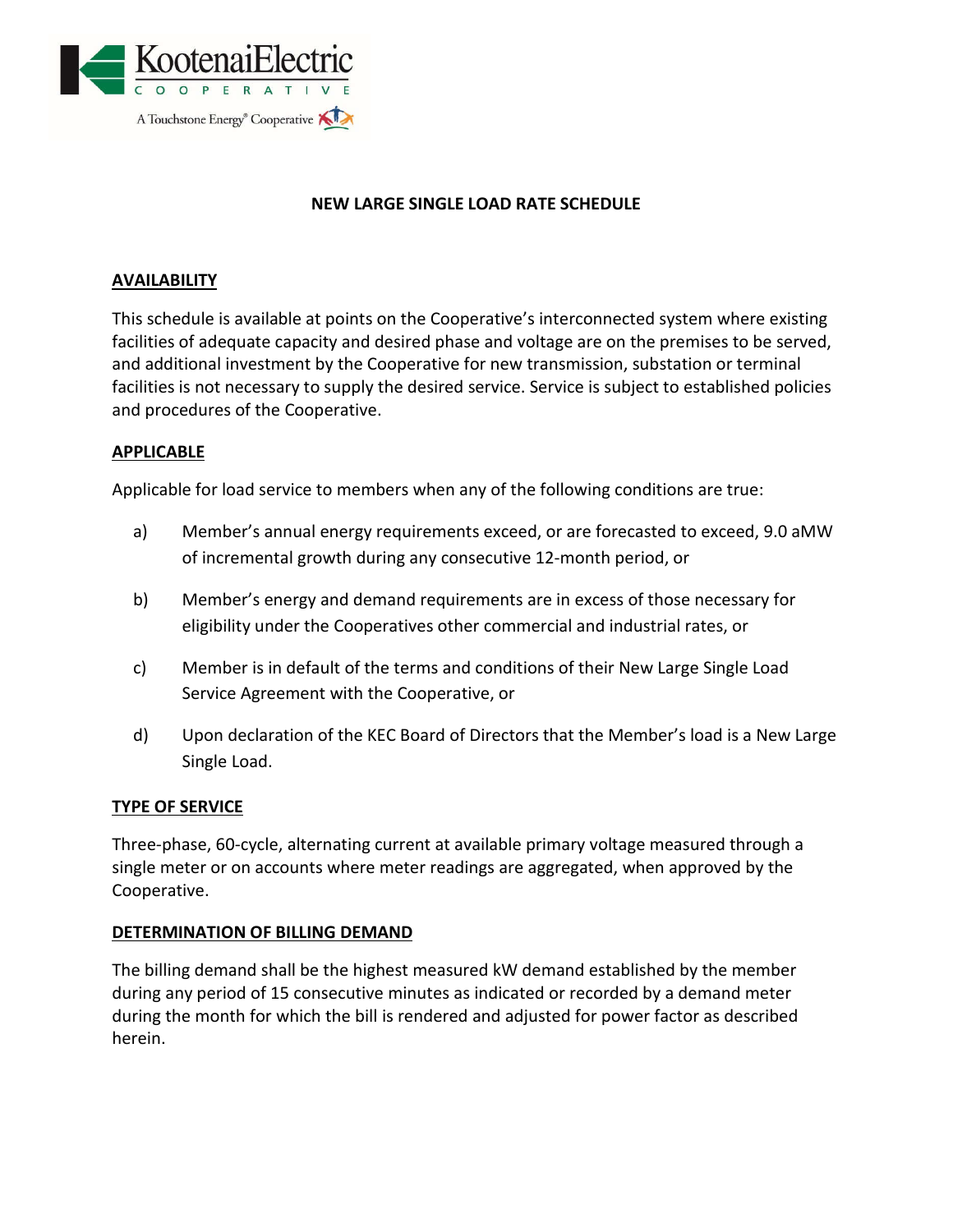## **POWER FACTOR ADJUSTMENT**

The member agrees to maintain unity power factor as nearly as practicable. Members billing demand will be adjusted when their average power factor during the month is lower than 95% lagging for services where the Cooperative has installed power factor measuring equipment. When a member's average power factor is lower than 95% lagging during the month, the billing demand for the month will be increased by an amount equal to the difference between a power factor of 95% lagging and the members average power factor for the month multiplied by the measured demand.

## **POWER COST ADJUSTMENT**

This rate shall be subject to the Cooperative's Power Cost Adjustment Schedule.

# **TAXES AND/OR FRANCHISE FEES**

This rate shall be subject to all taxes and franchise fees levied or imposed by laws or ordinances which are incurred by the Cooperative.

# **TERMS OF BILLING AND PAYMENT**

Payment for rendered service is payable by the stated due date and becomes past due if not paid by that date. The minimum monthly billing under this rate shall be \$100,000 plus the sum of the Service Availability Charge, the Facilities Rental Charge, applicable taxes and the greater of the Members Contract Demand multiplied by the Demand Charge or their highest Billing Demand established over the preceding 12-months multiplied by the Demand Charge.

# **REQUIRED CREDIT SUPPORT AND FINANCIAL GUARENTEE**

Member will provide a deposit or letter of credit suitable to the Cooperative equaling 12 months of billings under this rate with demand equal to 150 percent of the highest monthly billing demand established in the past 36 months and energy requirements equal to that demand for all hours of the year. Cooperative reserves the right to rely on the financial guarantee to satisfy any past due balance left owing by the member. Member's failure to provide the required financial guarantee, or the subsequent revocation or imperfection of it, shall be grounds for the immediate termination of service. Such termination will not relieve member's obligation to pay past due amounts owed.